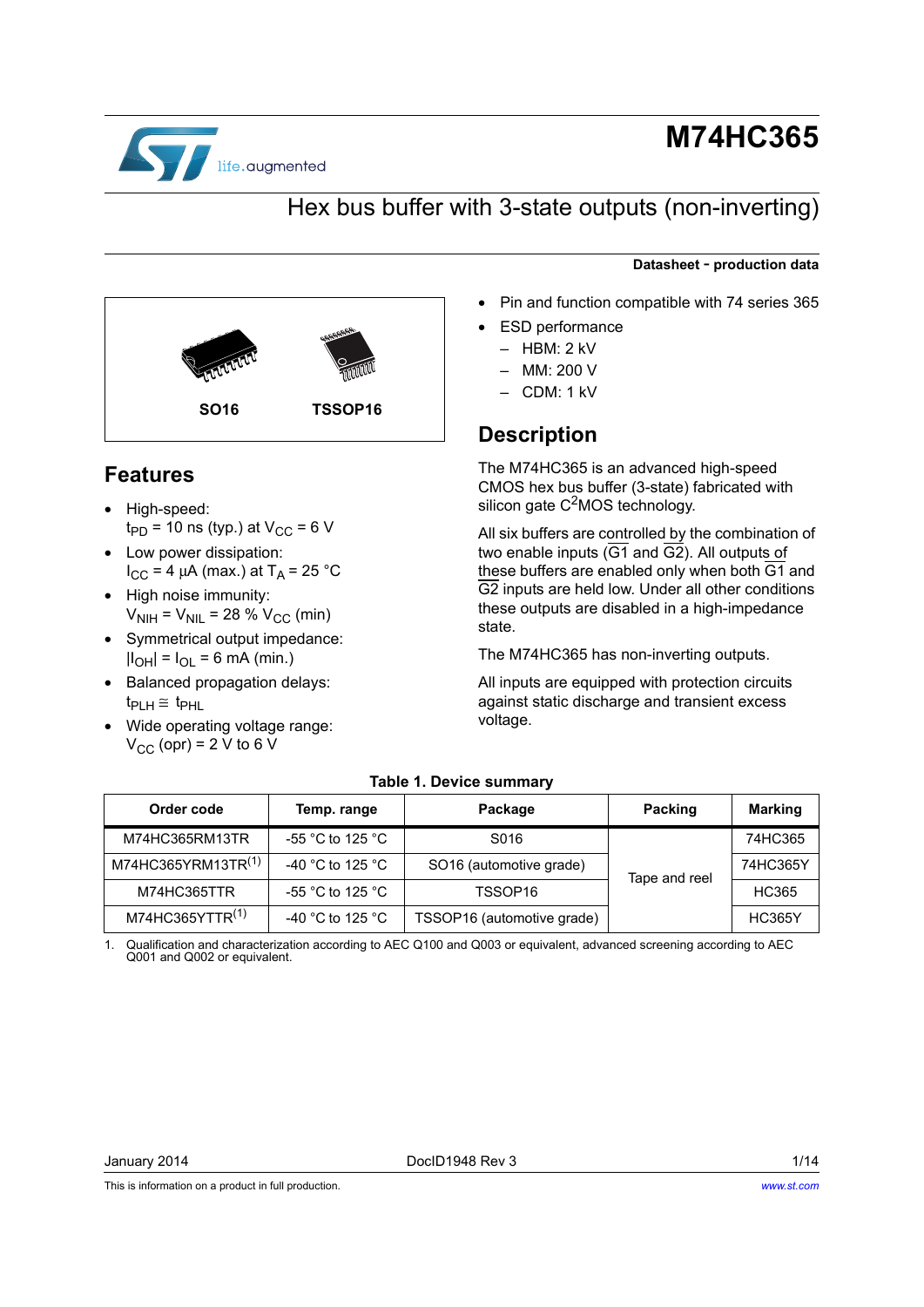## **Contents**

| $\blacktriangleleft$    |     |
|-------------------------|-----|
| $\overline{2}$          |     |
| $\overline{3}$          |     |
| $\overline{\mathbf{4}}$ |     |
|                         | 4.1 |
|                         | 4.2 |
| 5                       |     |
| 6                       |     |

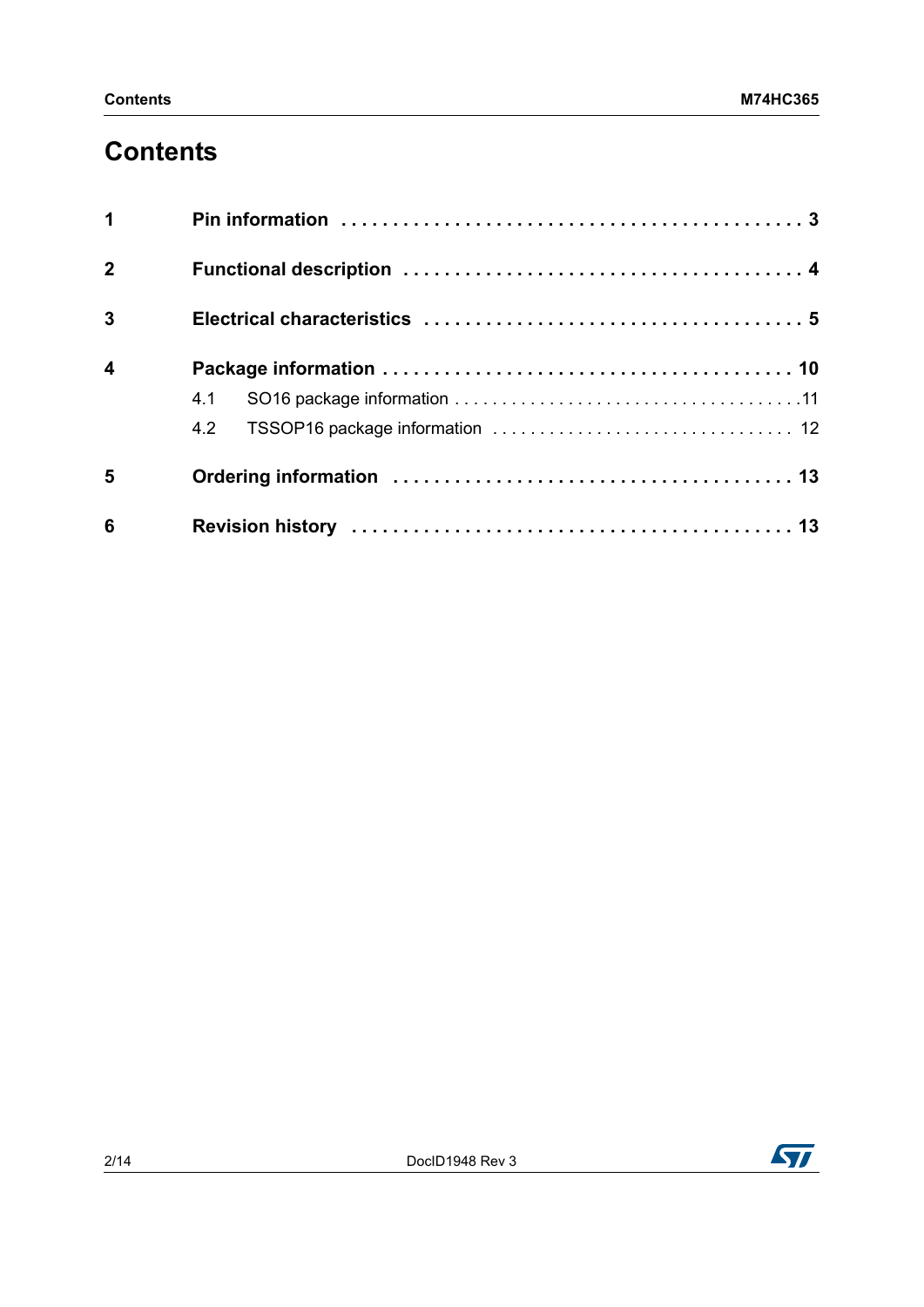# <span id="page-2-0"></span>**1 Pin information**



#### **Table 2. Pin description**

| Pin no              | Symbol                            | Name and function       |
|---------------------|-----------------------------------|-------------------------|
| 1, 15               | $\overline{G1}$ , $\overline{G2}$ | Output enable inputs    |
| 2, 4, 6, 10, 12, 14 | 1A to 6A                          | Data inputs             |
| 3, 5, 7, 9, 11, 13  | 1Y to 6Y                          | Data outputs            |
| 8                   | GND                               | Ground (0 V)            |
| 16                  | $\mathsf{v}_{\mathrm{cc}}$        | Positive supply voltage |

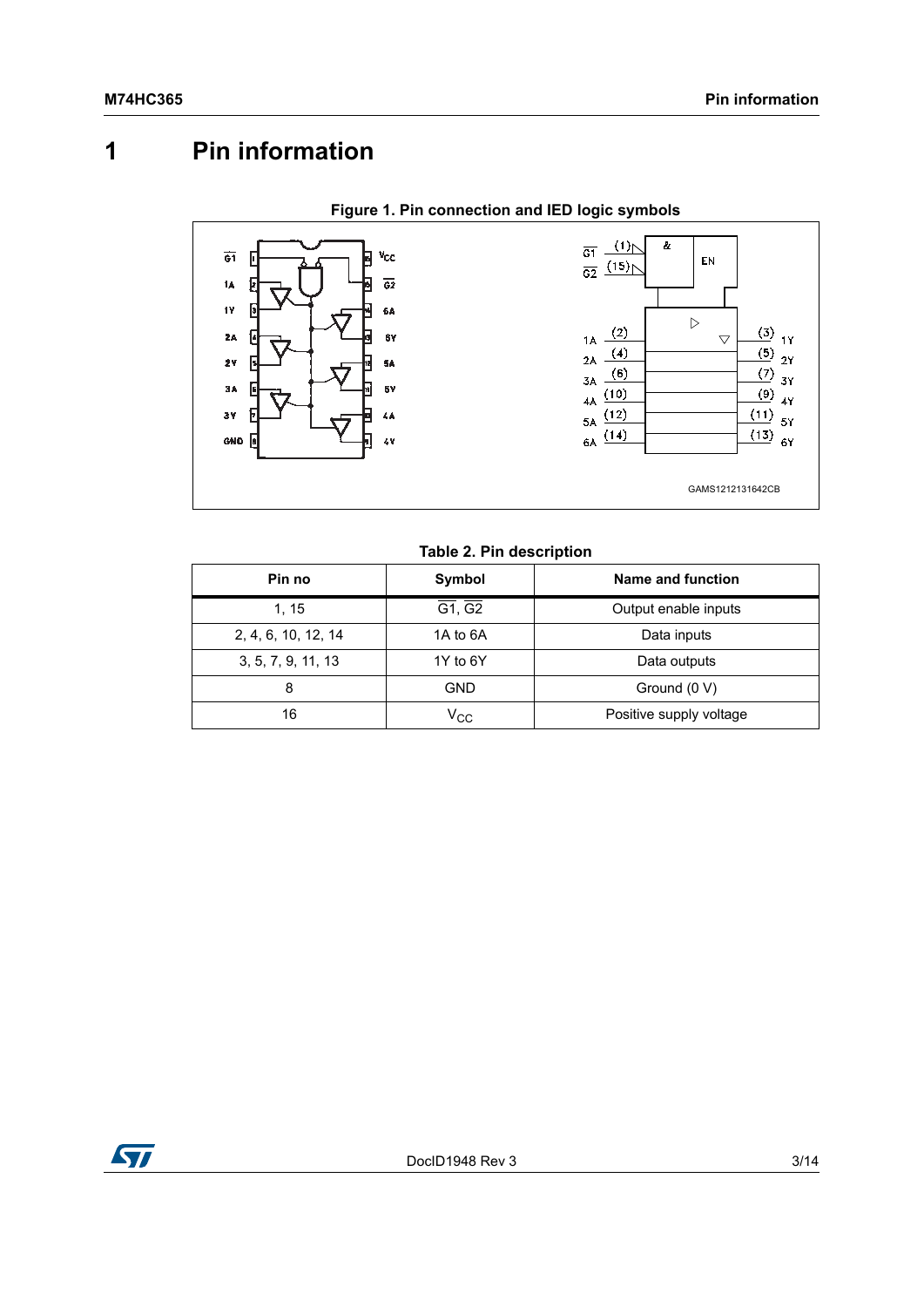# <span id="page-3-0"></span>**2 Functional description**

| Table 3. Truth table |  |  |
|----------------------|--|--|
|                      |  |  |

|                  | <b>Outputs</b>   |           |           |
|------------------|------------------|-----------|-----------|
| G <sub>1</sub>   | G <sub>2</sub>   | An        | `         |
|                  |                  |           |           |
|                  |                  | Н         | н         |
| Н                | X <sup>(2)</sup> | $X^{(2)}$ | $7^{(1)}$ |
| X <sup>(2)</sup> | п                | $X^{(2)}$ | $7^{(1)}$ |

<span id="page-3-2"></span>1.  $Z =$  high impedance

<span id="page-3-1"></span>2.  $X =$  don't care



### **Figure 2. Input and output equivalent circuit**

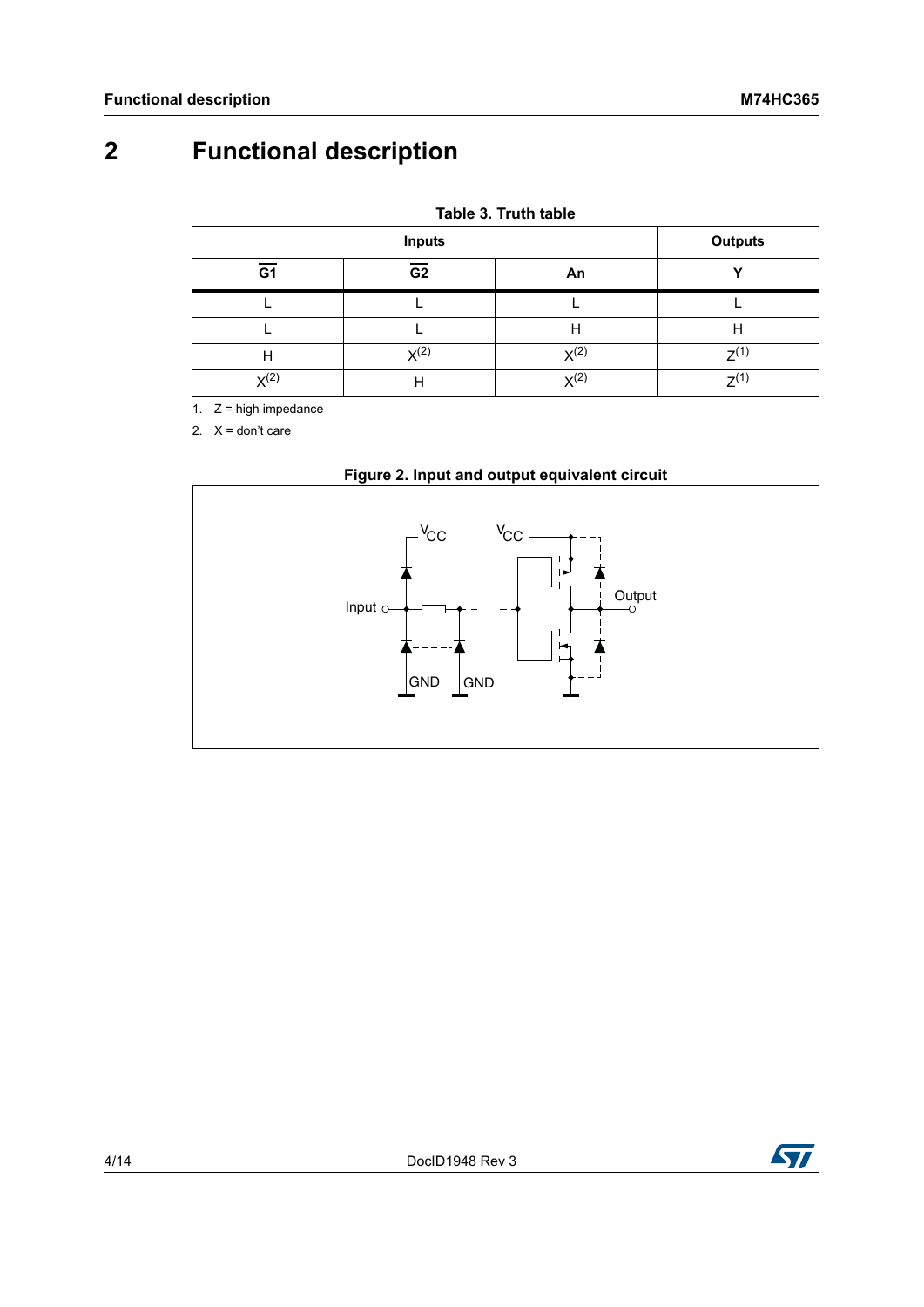## <span id="page-4-0"></span>**3 Electrical characteristics**

"Absolute maximum ratings" are those values beyond which damage to the device may occur. Functional operation under these conditions is not implied.

| Symbol                      | <b>Parameter</b>              | <b>Value</b>           | <b>Unit</b> |  |
|-----------------------------|-------------------------------|------------------------|-------------|--|
| $V_{\rm CC}$                | Supply voltage                | $-0.5$ to $+7$         |             |  |
| $V_{\parallel}$             | DC input voltage              | -0.5 to $V_{CC}$ + 0.5 | V           |  |
| $V_{\rm O}$                 | DC output voltage             |                        |             |  |
| lικ                         | DC input diode current        | ±20                    |             |  |
| $I_{OK}$                    | DC output diode current       |                        | mA          |  |
| $I_{\rm O}$                 | DC output current             | ±35                    |             |  |
| $I_{CC}$ or<br><b>I</b> GND | DC $V_{CC}$ or ground current | ±70                    |             |  |
| $P_D$                       | Power dissipation             | $500^{(1)}$            | mW          |  |
| $T_{\text{stg}}$            | Storage temperature           | $-65$ to $+150$        | $^{\circ}C$ |  |
| $T_{L}$                     | Lead temperature (10 sec)     | 300                    |             |  |

|  |  | Table 4. Absolute maximum ratings |  |
|--|--|-----------------------------------|--|
|--|--|-----------------------------------|--|

1. 500 mW at 65 °C; derate to 300 mW by 10 mW/°C from 65 °C to 85 °C

| Symbol            | <b>Parameter</b>         | Value                   | <b>Unit</b> |    |
|-------------------|--------------------------|-------------------------|-------------|----|
| $V_{\rm CC}$      | Supply voltage           |                         | $2$ to 6    |    |
| $V_{\parallel}$   | Input voltage            | 0 to $V_{CC}$           | v           |    |
| $V_{\rm O}$       | Output voltage           |                         |             |    |
| $T_{op}$          | Operating temperature    | $-55$ to 125            | °C          |    |
|                   |                          | $V_{\text{CC}}$ = 2.0 V | 0 to 1000   |    |
| $t_{r}$ , $t_{f}$ | Input rise and fall time | $V_{\rm CC} = 4.5V$     | 0 to 500    | ns |
|                   |                          | 0 to 400                |             |    |

| Table 5. Recommended operating conditions |  |  |
|-------------------------------------------|--|--|
|-------------------------------------------|--|--|

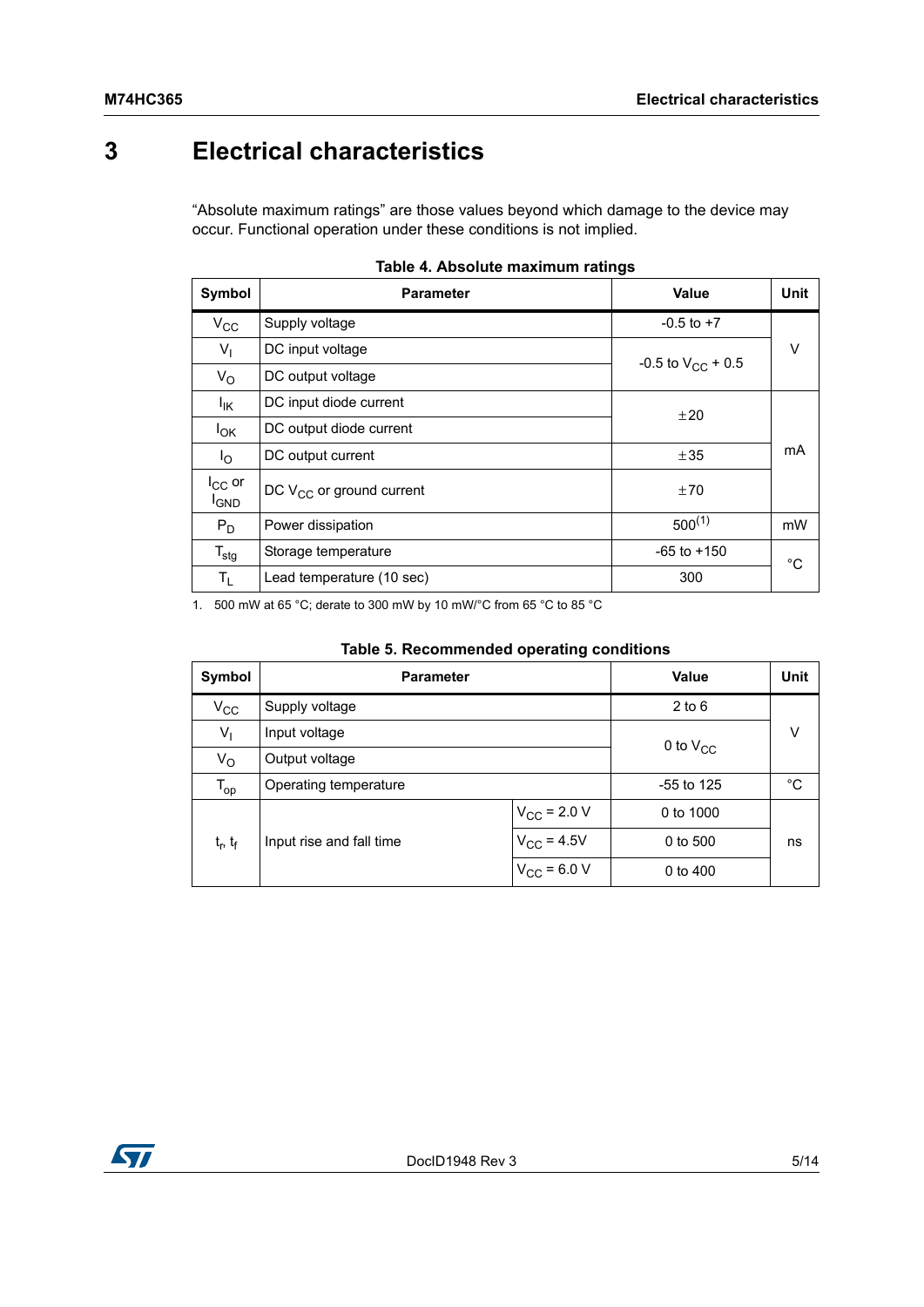### **Electrical characteristics** M74HC365

|                 |                                             | <b>Test condition</b> |                                                     | Value |               |      |      |              |      |               |        |
|-----------------|---------------------------------------------|-----------------------|-----------------------------------------------------|-------|---------------|------|------|--------------|------|---------------|--------|
| Symbol          | Parameter                                   | $V_{\rm CC}$          |                                                     |       | $T_A = 25 °C$ |      |      | -40 to 85 °C |      | -55 to 125 °C | Unit   |
|                 |                                             | (V)                   |                                                     | Min.  | Typ.          | Max. | Min. | Max.         | Min. | Max.          |        |
|                 |                                             | 2.0                   |                                                     | 1.5   |               |      | 1.5  |              | 1.5  |               |        |
| V <sub>IH</sub> | High level input<br>voltage                 | 4.5                   |                                                     | 3.15  |               |      | 3.15 |              | 3.15 |               | $\vee$ |
|                 |                                             | 6.0                   |                                                     | 4.2   |               |      | 4.2  |              | 4.2  |               |        |
|                 |                                             | 2.0                   |                                                     |       |               | 0.5  |      | 0.5          |      | 0.5           |        |
| $V_{IL}$        | Low level input<br>voltage                  | 4.5                   |                                                     |       |               | 1.35 |      | 1.35         |      | 1.35          | $\vee$ |
|                 |                                             | 6.0                   |                                                     |       |               | 1.8  |      | 1.8          |      | 1.8           |        |
|                 | High level output<br>voltage                | 2.0                   | $I_{\Omega}$ = -20 $\mu$ A                          | 1.9   | 2.0           |      | 1.9  |              | 1.9  |               |        |
|                 |                                             | 4.5                   | $I_{\Omega}$ = -20 $\mu$ A                          | 4.4   | 4.5           |      | 4.4  |              | 4.4  |               |        |
| $V_{OH}$        |                                             | 6.0                   | $I_{\Omega}$ = -20 $\mu$ A                          | 5.9   | 6.0           |      | 5.9  |              | 5.9  |               | V      |
|                 |                                             | 4.5                   | $I_{\Omega}$ = -6.0 mA                              | 4.18  | 4.31          |      | 4.13 |              | 4.10 |               |        |
|                 |                                             | 6.0                   | $IO = -7.8 mA$                                      | 5.68  | 5.8           |      | 5.63 |              | 5.60 |               |        |
|                 |                                             | 2.0                   | $I_{\rm O}$ = 20 $\mu$ A                            |       | 0.0           | 0.1  |      | 0.1          |      | 0.1           |        |
|                 |                                             | 4.5                   | $I_{\rm O}$ = 20 $\mu$ A                            |       | 0.0           | 0.1  |      | 0.1          |      | 0.1           |        |
| $V_{OL}$        | Low level output<br>voltage                 | 6.0                   | $I_{O}$ = 20 $\mu$ A                                |       | 0.0           | 0.1  |      | 0.1          |      | 0.1           | $\vee$ |
|                 |                                             | 4.5                   | $I_{O}$ = 6.0 mA                                    |       | 0.17          | 0.26 |      | 0.33         |      | 0.40          |        |
|                 |                                             | 6.0                   | $I_{O}$ = 7.8 mA                                    |       | 0.18          | 0.26 |      | 0.33         |      | 0.40          |        |
| $I_1$           | Input leakage<br>current                    | 6.0                   | $V_1 = V_{CC}$ or GND                               |       |               | ±0.1 |      | ±1           |      | ±1            | μA     |
| $I_{OZ}$        | High impedance<br>output leakage<br>current | 6.0                   | $V_1 = V_{1H}$ or $V_{1L}$<br>$V_O = V_{CC}$ or GND |       |               | ±0.5 |      | ±5           |      | ±10           | μA     |
| $I_{\rm CC}$    | Quiescent supply<br>current                 | 6.0                   | $V_1 = V_{CC}$ or GND                               |       |               | 4    |      | 40           |      | 80            | μA     |

**Table 6. DC specifications**

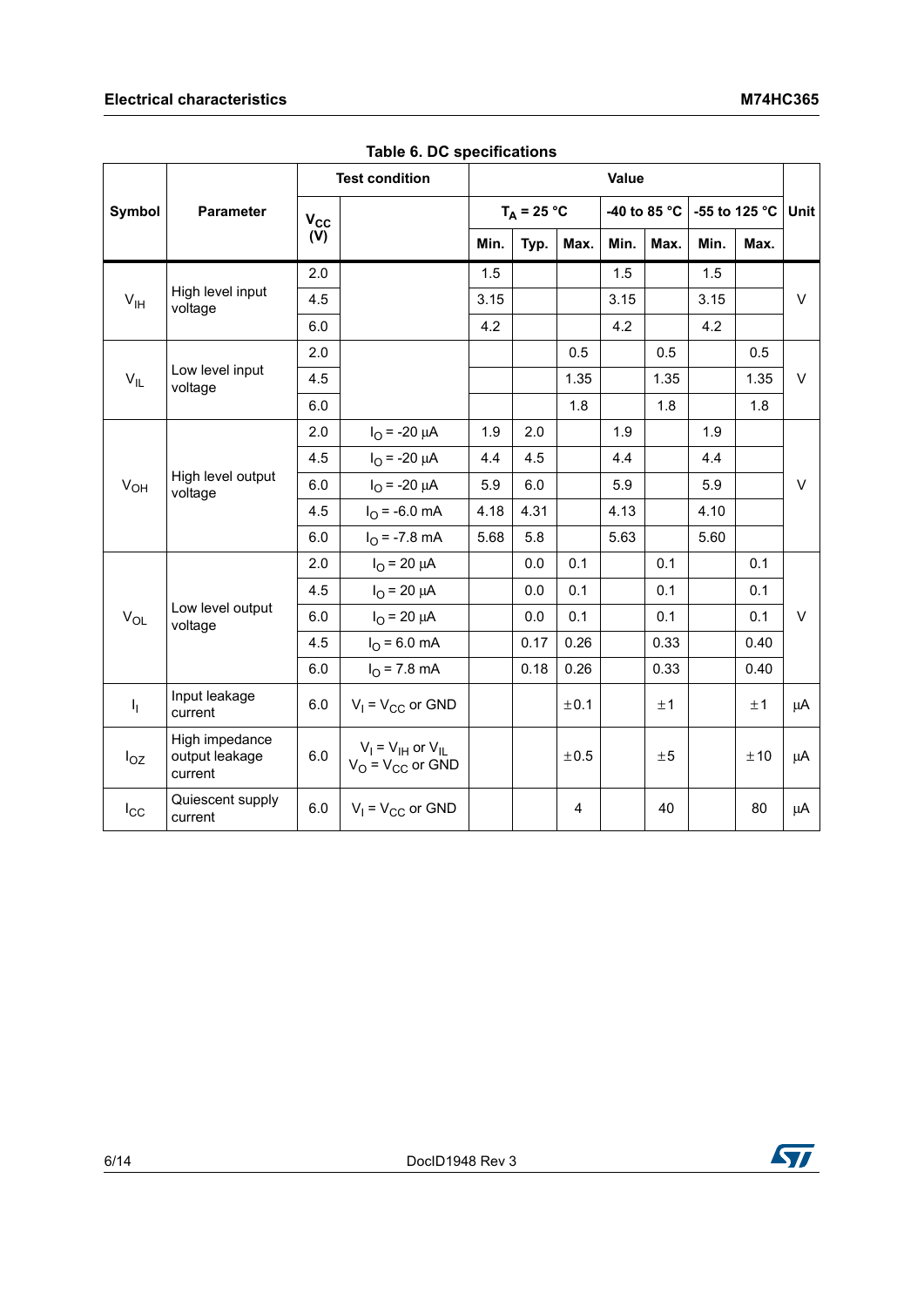| Symbol<br><b>Parameter</b>                  |                                 | <b>Test condition</b> |         |                   | Value |                |      |              |      |               |      |             |
|---------------------------------------------|---------------------------------|-----------------------|---------|-------------------|-------|----------------|------|--------------|------|---------------|------|-------------|
|                                             |                                 | $V_{CC}$              | $c_{L}$ |                   |       | $T_A = 25 °C$  |      | -40 to 85 °C |      | -55 to 125 °C |      | <b>Unit</b> |
|                                             |                                 | (V)                   | (pF)    |                   | Min.  | Typ.           | Max. | Min.         | Max. | Min.          | Max. |             |
|                                             |                                 | 2.0                   |         |                   |       | 25             | 60   |              | 75   |               | 90   |             |
| $t_{\text{TLH}}$ , $t_{\text{THL}}$         | Output transition<br>time       | 4.5                   | 50      |                   |       | $\overline{7}$ | 12   |              | 19   |               | 18   | ns          |
|                                             |                                 | 6.0                   |         |                   |       | $6\phantom{a}$ | 10   |              | 13   |               | 15   |             |
|                                             |                                 | 2.0                   |         |                   |       | 38             | 90   |              | 115  |               | 135  |             |
|                                             |                                 | 4.5                   | 50      |                   |       | 12             | 18   |              | 23   |               | 27   | ns          |
|                                             | Propagation                     | 6.0                   |         |                   |       | 10             | 15   |              | 20   |               | 23   |             |
| $t_{\sf PLH}$ , $t_{\sf PHL}$<br>delay time |                                 | 2.0                   |         |                   |       | 51             | 130  |              | 165  |               | 195  |             |
|                                             |                                 | 4.5                   | 150     |                   |       | 17             | 26   |              | 33   |               | 39   | ns          |
|                                             |                                 | 6.0                   |         |                   |       | 14             | 22   |              | 28   |               | 33   |             |
|                                             |                                 | 2.0                   |         |                   |       | 64             | 130  |              | 165  |               | 195  |             |
|                                             |                                 | 4.5                   | 50      |                   |       | 16             | 26   |              | 33   |               | 39   | ns          |
|                                             | High impedance<br>output enable | 6.0                   |         | $R_1 = 1 k\Omega$ |       | 14             | 22   |              | 28   |               | 33   |             |
| t <sub>PZL</sub> , t <sub>PZH</sub>         | time                            | 2.0                   |         |                   |       | 76             | 150  |              | 190  |               | 225  |             |
|                                             |                                 | 4.5                   | 150     |                   |       | 19             | 30   |              | 38   |               | 45   | ns          |
|                                             |                                 | 6.0                   |         |                   |       | 16             | 26   |              | 32   |               | 38   |             |
|                                             | High impedance                  | 2.0                   |         |                   |       | 42             | 130  |              | 165  |               | 195  |             |
| t <sub>PLZ</sub> , t <sub>PHZ</sub>         | output disable                  | 4.5                   | 50      | $R_1 = 1 k\Omega$ |       | 18             | 26   |              | 33   |               | 39   | ns          |
|                                             | time                            | 6.0                   |         |                   |       | 15             | 22   |              | 28   |               | 33   |             |

#### **Table 7. AC electrical characteristics**   $(C_L = 50 \text{ pF}, \text{Input } t_r = t_f = 6 \text{ ns})$

#### **Table 8. Capacitive characteristics**

|                         |                                        | <b>Test</b><br>condition |                          | <b>Value</b> |     |                       |            |               |     |             |
|-------------------------|----------------------------------------|--------------------------|--------------------------|--------------|-----|-----------------------|------------|---------------|-----|-------------|
| Sym<br><b>Parameter</b> |                                        | $V_{\rm CC}$             | $T_A = 25 °C$            |              |     | -40 to 85 $\degree$ C |            | -55 to 125 °C |     | <b>Unit</b> |
|                         |                                        | (V)                      | Min                      | <b>Typ</b>   | Max | Min                   | <b>Max</b> | Min           | Max |             |
| $C_{IN}$                | Input capacitance                      |                          |                          | 5            | 10  |                       | 10         |               | 10  |             |
| $C_{PD}$                | Power dissipation<br>capacitance $(1)$ | 5.0                      | $\overline{\phantom{a}}$ | 27           |     |                       |            |               |     | pF          |

1. C<sub>PD</sub> is defined as the value of the IC's internal equivalent capacitance which is calculated from the operating current consumption without load (refer to test circuit). Average operating current can be obtained by the  $I_{CC(opr)} = C_{PD} \times V_{CC} \times f_{IN} + I_{CC}/6$ (per gate).

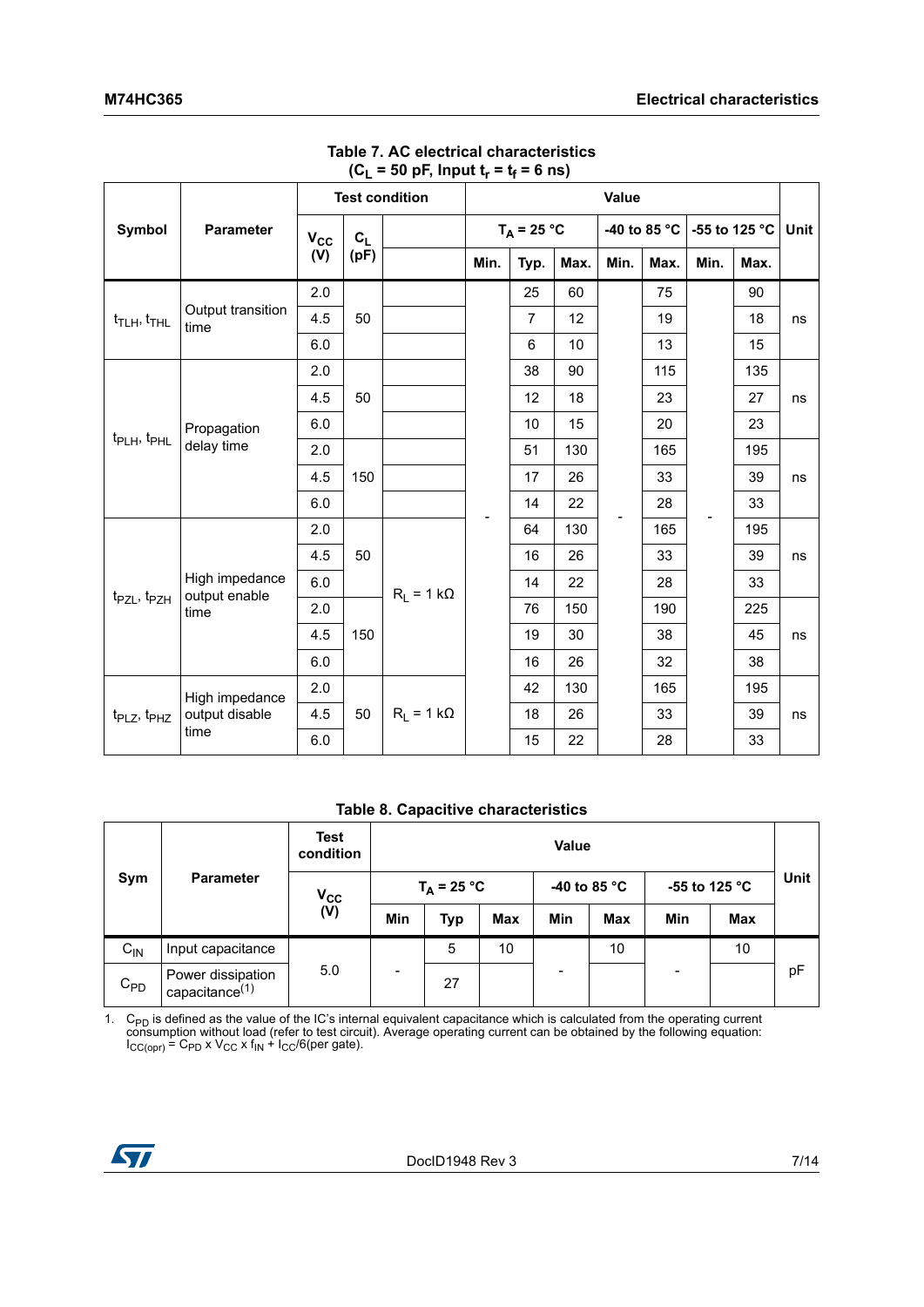

1. Legend:<br>
C<sub>L</sub> = 50 pF/150 pF or equivalent (includes jig and probe capacitance).<br>
R<sub>1</sub> = 1 kΩor equivalent.<br>
R<sub>T</sub> = Z<sub>OUT</sub> of pulse generator (typically 50 *Ω*).

#### **Table 9. Propagation delay time configuration**

| <b>Test</b>                         | <b>Switch</b> |
|-------------------------------------|---------------|
| t <sub>PLH</sub> , t <sub>PHL</sub> | Open          |
| t <sub>PZL</sub> , t <sub>PLZ</sub> | $V_{CC}$      |
| t <sub>PZH</sub> , t <sub>PHZ</sub> | <b>GND</b>    |

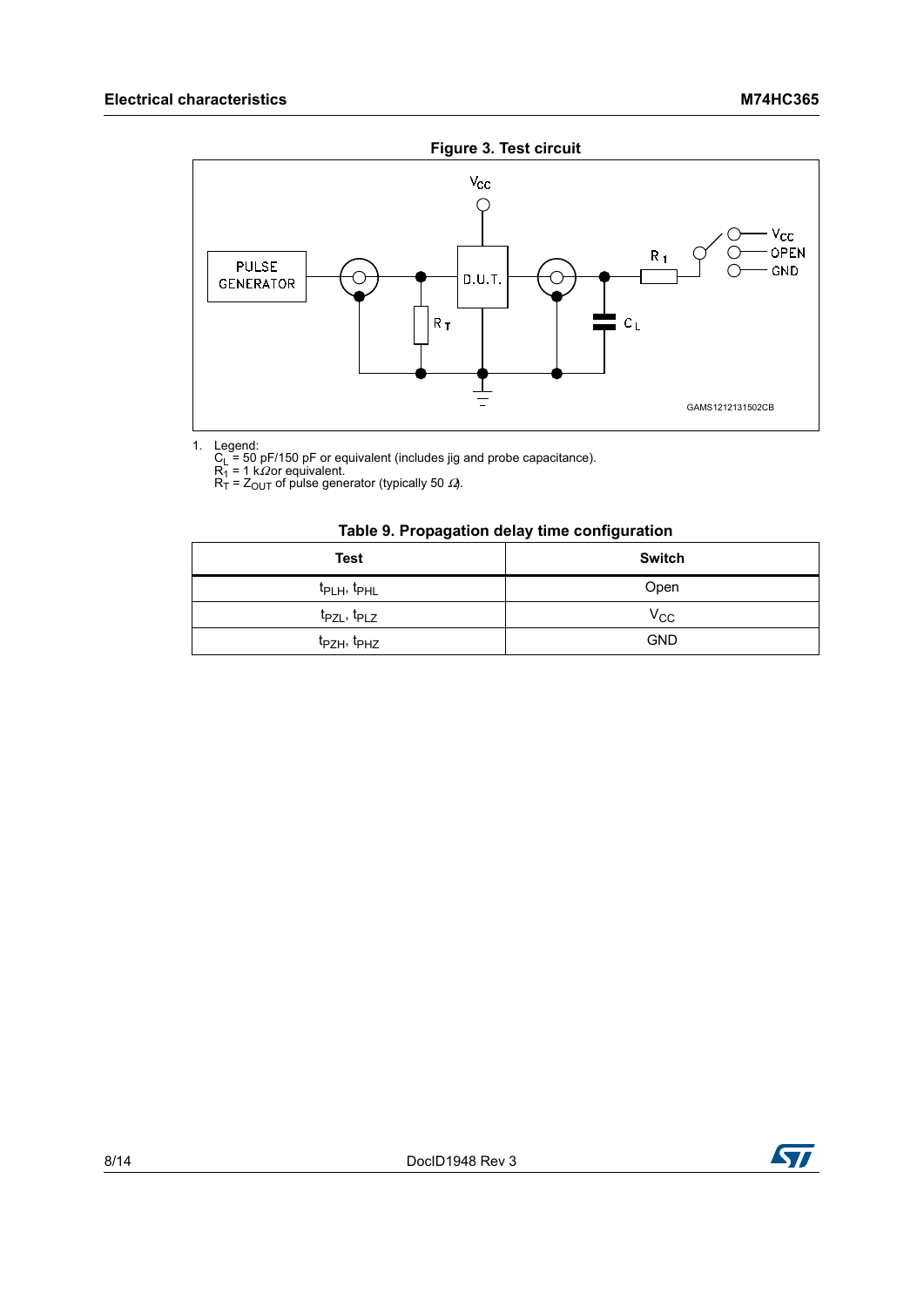

**Figure 4. Waveform 1: propagation delay times (f = 1 MHz; 50 % duty cycle)**

**Figure 5. Waveform 2: Output enable and disable times (f = 1 MHz; 50 % duty cycle)**



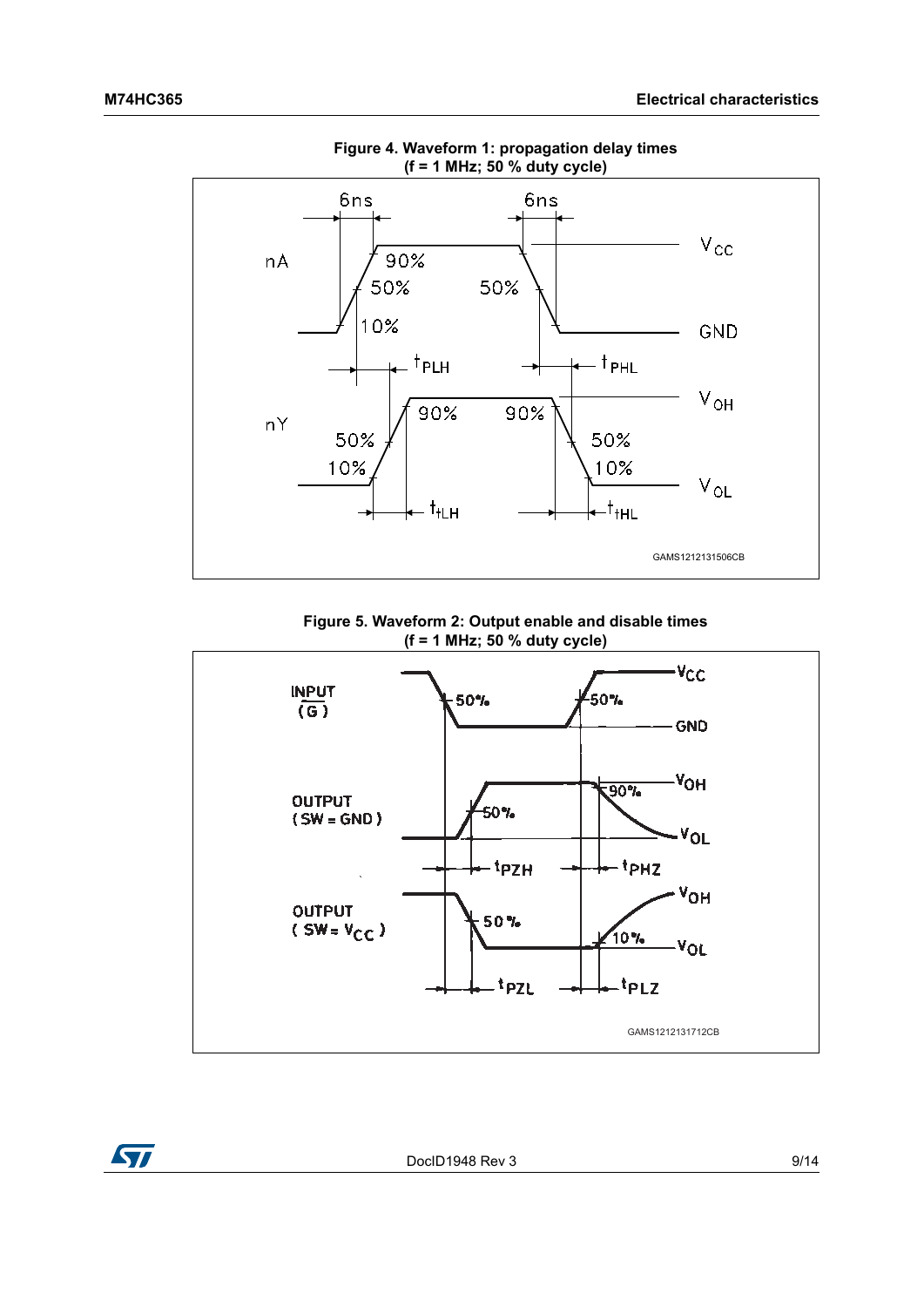## <span id="page-9-0"></span>**4 Package information**

In order to meet environmental requirements, ST offers these devices in different grades of ECOPACK<sup>®</sup> packages, depending on their level of environmental compliance. ECOPACK<sup>®</sup> specifications, grade definitions and product status are available at: *[www.st.com](http://www.st.com)*. ECOPACK® is an ST trademark.



**177**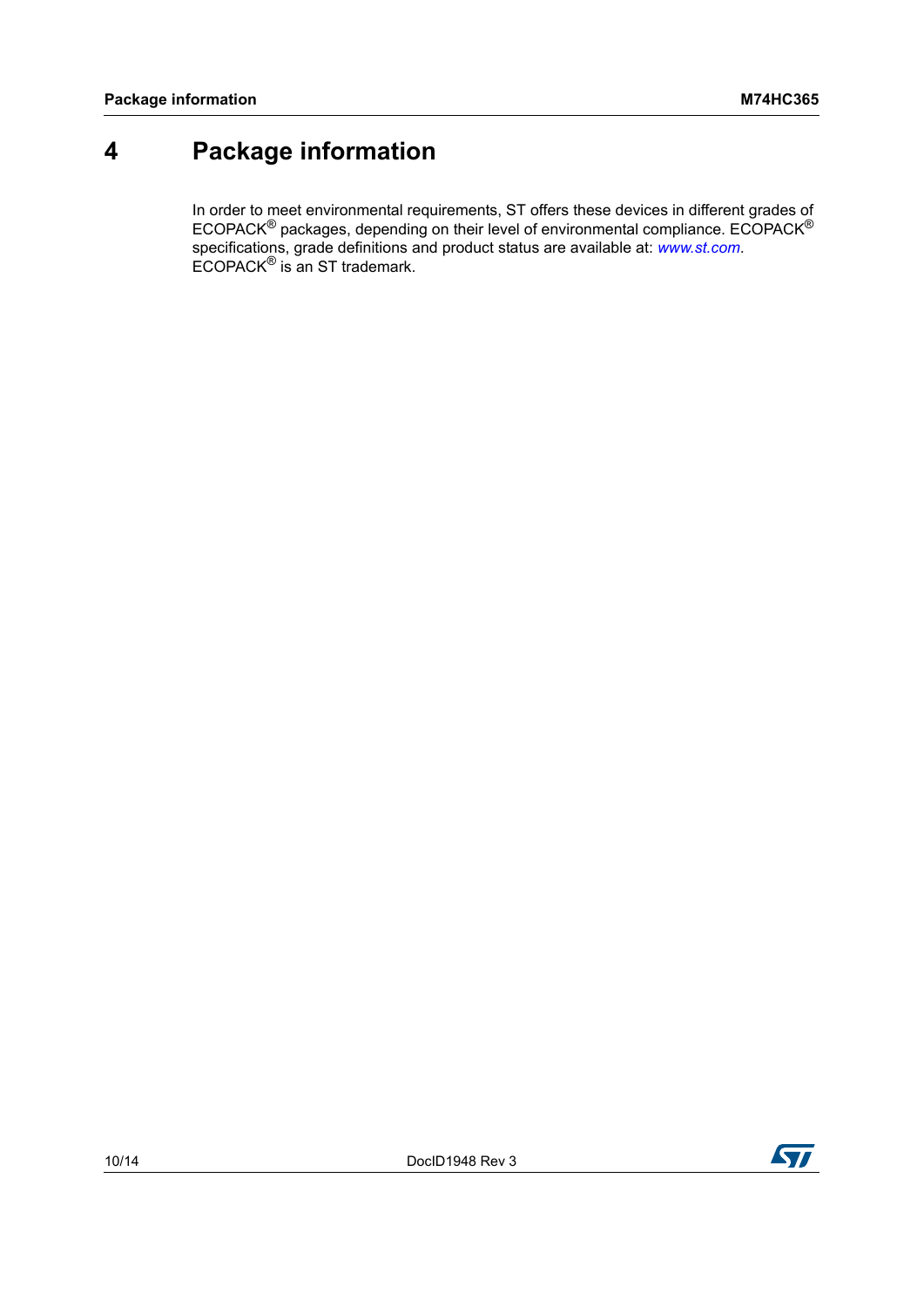## <span id="page-10-0"></span>**4.1 SO16 package information**



### **Figure 6. SO16 package mechanical drawing**

### **Table 10. SO16 package mechanical data**

|                | <b>Dimensions</b> |      |      |            |       |       |  |
|----------------|-------------------|------|------|------------|-------|-------|--|
| Symbol         |                   | mm   |      |            | inch  |       |  |
|                | Min.              | Typ. | Max. | Min.       | Typ.  | Max.  |  |
| A              |                   |      | 1.75 |            |       | 0.068 |  |
| a <sub>1</sub> | 0.1               |      | 0.2  | 0.003      |       | 0.008 |  |
| a2             |                   |      | 1.65 |            |       | 0.064 |  |
| b              | 0.35              |      | 0.46 | 0.013      |       | 0.018 |  |
| b1             | 0.19              |      | 0.25 | 0.007      |       | 0.010 |  |
| $\mathsf C$    |                   | 0.5  |      |            | 0.019 |       |  |
| c1             |                   |      |      | 45° (typ.) |       |       |  |
| D              | 9.8               |      | 10   | 0.385      |       | 0.393 |  |
| E              | 5.8               |      | 6.2  | 0.228      |       | 0.244 |  |
| ${\bf e}$      |                   | 1.27 |      |            | 0.050 |       |  |
| e3             |                   | 8.89 |      |            | 0.350 |       |  |
| F              | 3.8               |      | 4.0  | 0.149      |       | 0.157 |  |
| G              | 4.6               |      | 5.3  | 0.181      |       | 0.208 |  |
| L              | 0.5               |      | 1.27 | 0.019      |       | 0.050 |  |
| M              |                   |      | 0.62 |            |       | 0.024 |  |
| $\mathbf S$    | $8^\circ$ (max.)  |      |      |            |       |       |  |

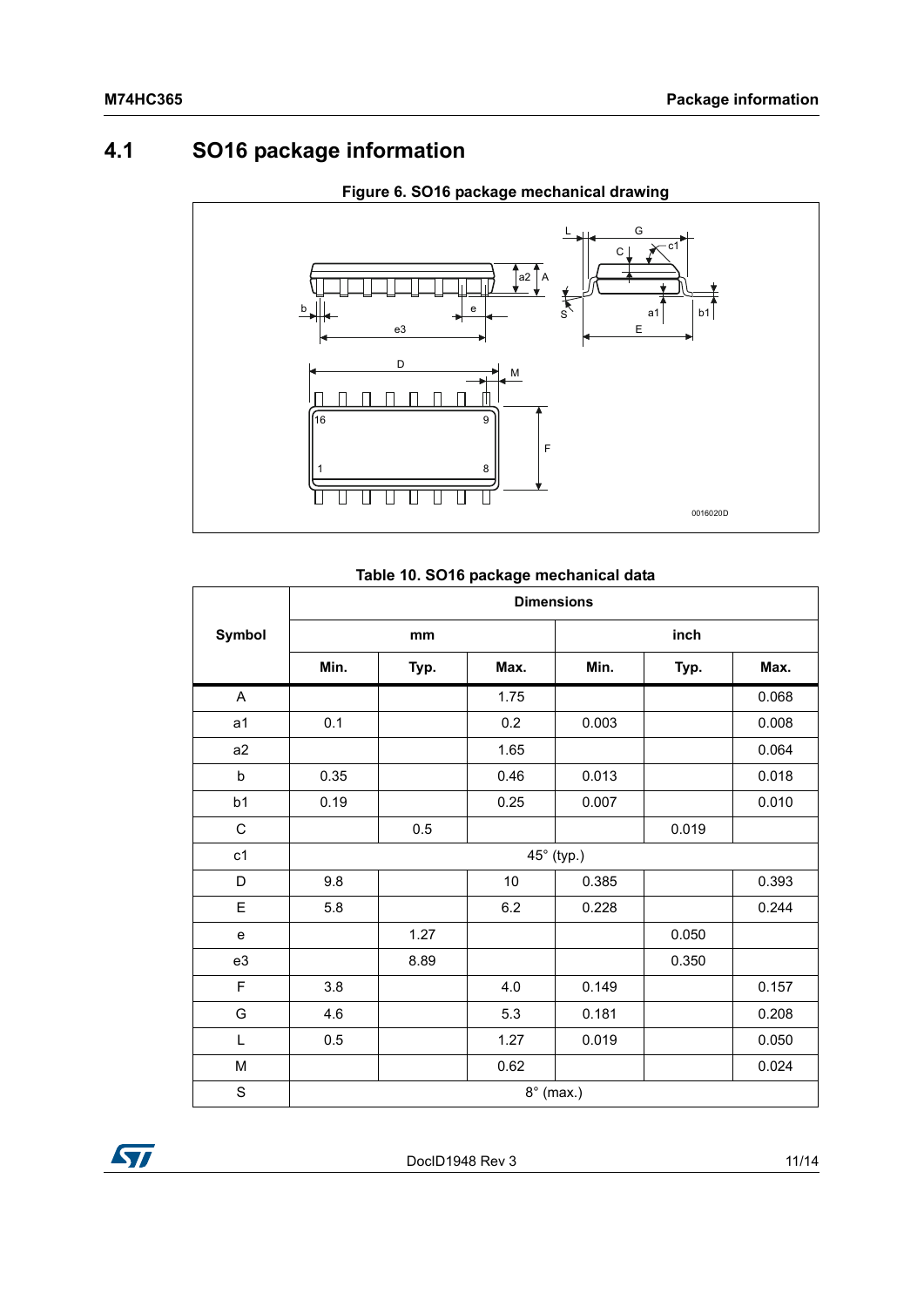### <span id="page-11-0"></span>**4.2 TSSOP16 package information**



### **Table 11. TSSOP16 package mechanical data**

|                | <b>Dimensions</b> |      |             |                |        |             |
|----------------|-------------------|------|-------------|----------------|--------|-------------|
| Symbol         |                   | mm   |             |                | inch   |             |
|                | Min.              | Typ. | Max.        | Min.           | Typ.   | Max.        |
| A              |                   |      | 1.2         |                |        | 0.047       |
| A <sub>1</sub> | 0.05              |      | 0.15        | 0.002          | 0.004  | 0.006       |
| A2             | 0.8               | 1    | 1.05        | 0.031          | 0.039  | 0.041       |
| b              | 0.19              |      | 0.30        | 0.007          |        | 0.012       |
| c              | 0.09              |      | 0.20        | 0.004          |        | 0.0089      |
| D              | 4.9               | 5    | 5.1         | 0.193          | 0.197  | 0.201       |
| E              | 6.2               | 6.4  | 6.6         | 0.244          | 0.252  | 0.260       |
| E1             | 4.3               | 4.4  | 4.48        | 0.169          | 0.173  | 0.176       |
| e              |                   | 0.65 |             |                | 0.0256 |             |
| K              | $0^{\circ}$       |      | $8^{\circ}$ | 0 <sup>°</sup> |        | $8^{\circ}$ |
| L              | 0.45              | 0.60 | 0.75        | 0.018          | 0.024  | 0.030       |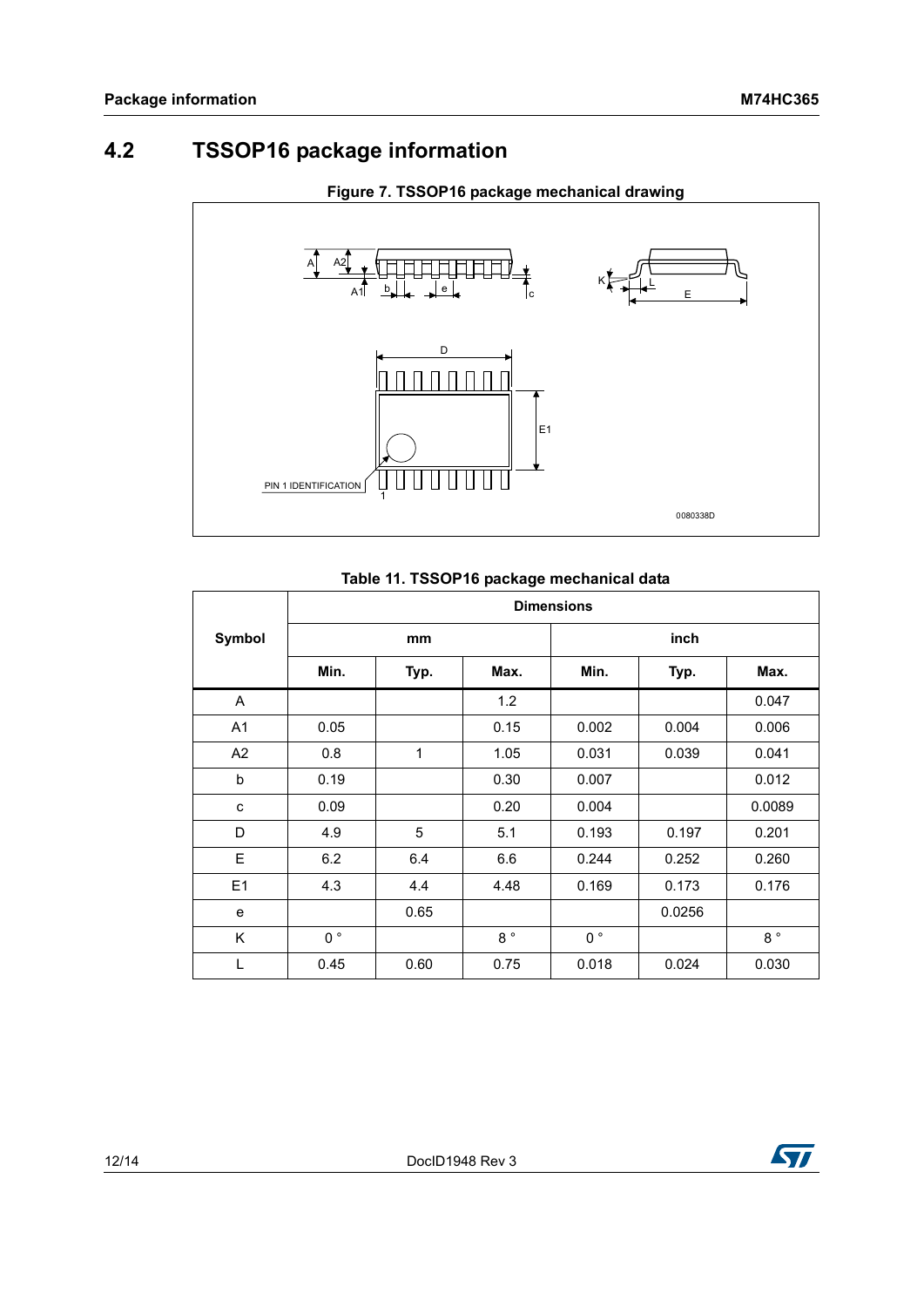# <span id="page-12-0"></span>**5 Ordering information**

| Order code                     | Temp. range                                                 | Package                                  | Packing | <b>Marking</b> |
|--------------------------------|-------------------------------------------------------------|------------------------------------------|---------|----------------|
| M74HC365RM13TR                 | -55 $^{\circ}$ C to 125 $^{\circ}$ C                        | S016                                     |         | 74HC365        |
| M74HC365YRM13TR <sup>(1)</sup> | -40 °C to 125 °C                                            | SO16 (automotive grade)<br>Tape and reel |         | 74HC365Y       |
| M74HC365TTR                    | -55 $^{\circ}$ C to 125 $^{\circ}$ C<br>TSSOP <sub>16</sub> |                                          |         | HC365          |
| M74HC365YTTR(1)                | -40 °C to 125 °C                                            | TSSOP16 (automotive grade)               |         | <b>HC365Y</b>  |

#### **Table 12. Order codes**

1. Qualification and characterization according to AEC Q100 and Q003 or equivalent, advanced screening according to AEC Q001 and Q002 or equivalent.

## <span id="page-12-1"></span>**6 Revision history**

| Date        | <b>Revision</b> | <b>Changes</b>                                                                                                                                                                                       |
|-------------|-----------------|------------------------------------------------------------------------------------------------------------------------------------------------------------------------------------------------------|
| Aug-2001    |                 | Initial release.                                                                                                                                                                                     |
| 13-Dec-2013 | 2               | Removed DIP16 package<br>Table 1: Device summary: updated order codes, added automotive<br>grade order codes, added temperature range and marking details.<br>Added Section 5: Ordering information. |
| 13-Jan-2014 | 3               | Added ESD data to Features                                                                                                                                                                           |

### **Table 13. Document revision history**